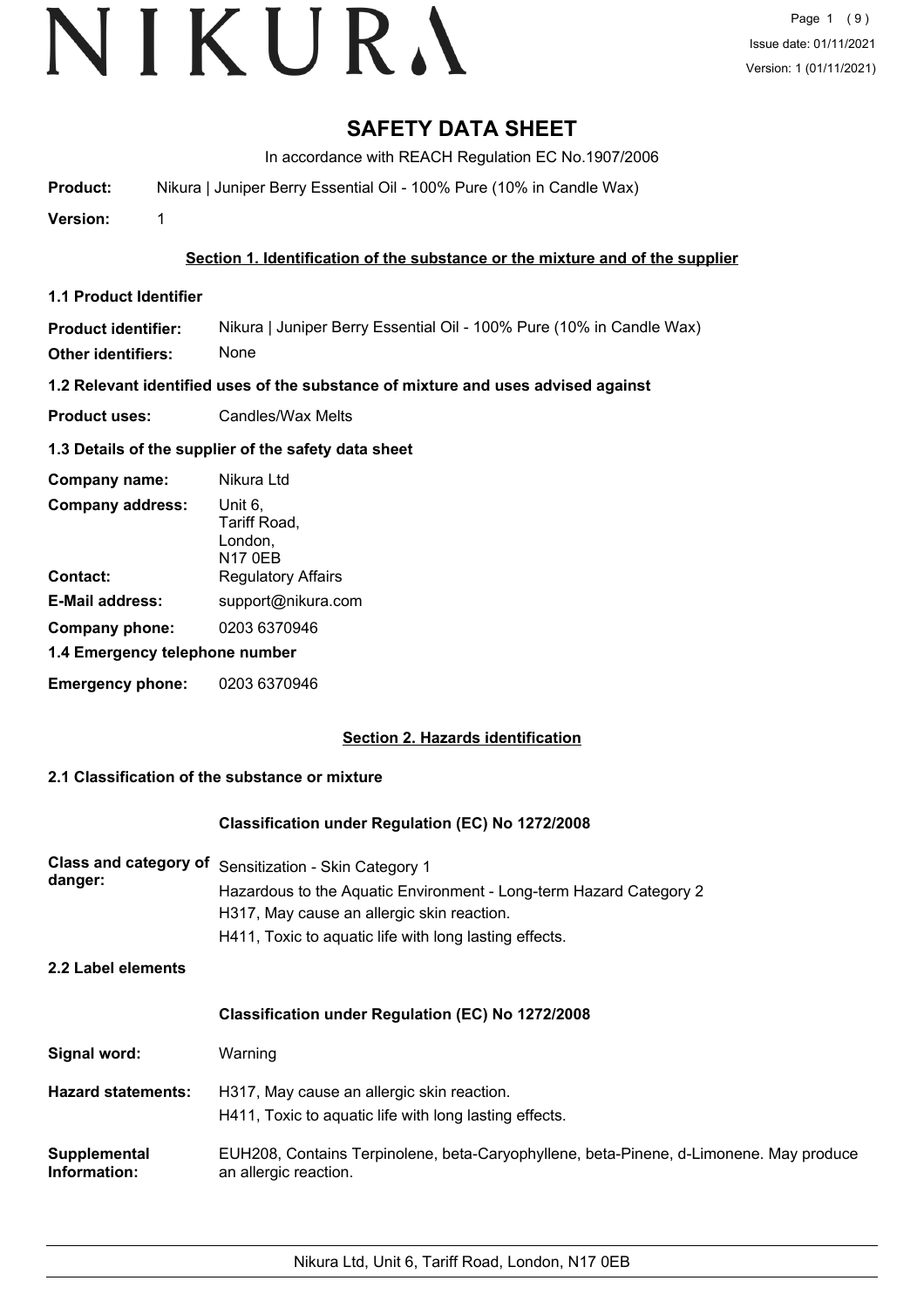# VIKURA

# **SAFETY DATA SHEET**

In accordance with REACH Regulation EC No.1907/2006

**Product:** Nikura | Juniper Berry Essential Oil - 100% Pure (10% in Candle Wax)

P261, Avoid breathing vapour or dust.

**Version:** 1

**Precautionary statements:**

P272, Contaminated work clothing should not be allowed out of the workplace. P273, Avoid release to the environment.

P280, Wear protective gloves/eye protection/face protection.

P302/352, IF ON SKIN: Wash with plenty of soap and water.

P333/313, If skin irritation or rash occurs: Get medical advice/attention.

P363, Wash contaminated clothing before reuse.

P391, Collect spillage.

P501, Dispose of contents/container to approved disposal site, in accordance with local regulations.



**Pictograms:**

**2.3 Other hazards**

**Other hazards:** None

# **Section 3. Composition / information on ingredients**

# **3.2 Mixtures**

# **Contains:**

| <b>Name</b>         | <b>CAS</b> | <b>EC</b> | <b>REACH Registration</b><br>No. | $\%$  | <b>Classification for</b><br>(CLP) 1272/2008                                                                                                             |
|---------------------|------------|-----------|----------------------------------|-------|----------------------------------------------------------------------------------------------------------------------------------------------------------|
| lalpha-Pinene       | 80-56-8    | 201-291-9 |                                  | 3.51% | Flam. Lig. 3-Acute Tox.<br>4-Skin Irrit, 2-Skin<br>Sens. 1B-Asp. Tox 1-<br>Aquatic Acute 1-<br>Aquatic Chronic 1;<br>H226-H302-H304-<br>H315-H317-H410.- |
| Myrcene             | 123-35-3   | 204-622-5 |                                  | 0.95% | Flam. Liq. 3-Skin Irrit.<br>2-Eye Irrit. 2-Asp. Tox<br>1-Aquatic Acute 1-<br>Aquatic Chronic 2;<br>H226-H304-H315-<br>lH319-H400-H411.-                  |
| ld-Limonene         | 5989-27-5  | 227-813-5 |                                  | 0.37% | Flam. Liq. 3-Skin Irrit.<br>2-Skin Sens. 1B-Asp.<br>Tox 1-Aquatic Acute 1-<br>Aquatic Chronic 3;<br>H226-H304-H315-<br>H317-H400-H412.-                  |
| lp-Mentha-1,4-diene | l99-85-4   | 202-794-6 |                                  | 0.37% | Flam. Liq. 3-Repr. 2-<br>Asp. Tox 1;H226-H304-<br>H361.-                                                                                                 |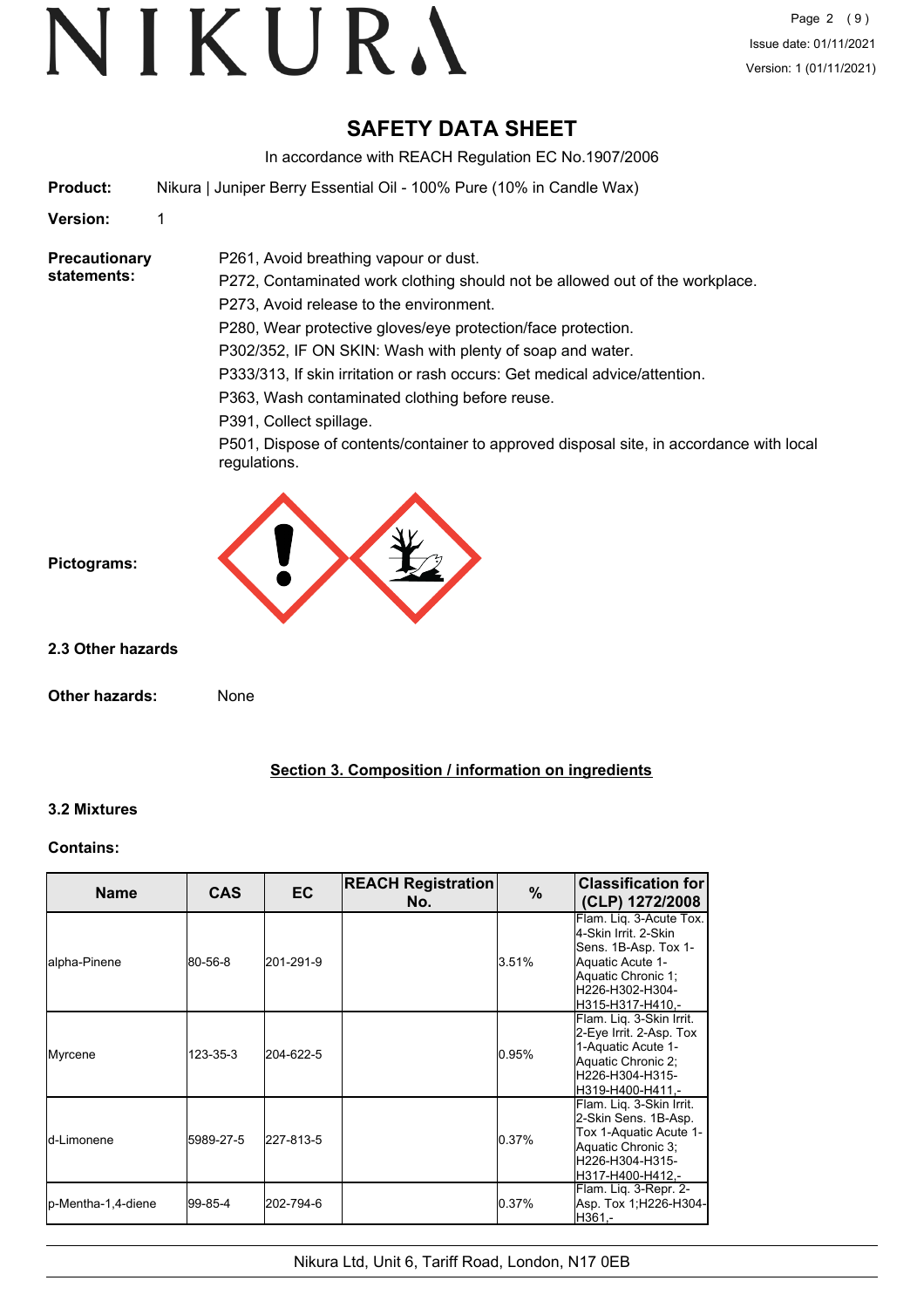# **SAFETY DATA SHEET**

In accordance with REACH Regulation EC No.1907/2006

**Product:** Nikura | Juniper Berry Essential Oil - 100% Pure (10% in Candle Wax)

# **Version:** 1

| Ibeta-Pinene       | 127-91-3 | 204-872-5 | 0.19% | Flam. Liq. 3-Skin Irrit.<br>2-Skin Sens. 1B-Asp.<br>Tox 1-Aquatic Acute 1-<br>Aquatic Chronic 1;<br>H226-H304-H315-<br>IH317-H410.- |
|--------------------|----------|-----------|-------|-------------------------------------------------------------------------------------------------------------------------------------|
| beta-Caryophyllene | 87-44-5  | 201-746-1 | 0.19% | Skin Sens. 1B-Asp.<br>Tox 1-Aquatic Chronic<br>4:H304-H317-H413.-                                                                   |
| Terpinolene        | 586-62-9 | 209-578-0 | 0.18% | Flam. Liq. 3-Skin Sens.<br>1B-Asp. Tox 1-Aquatic<br>Acute 1-Aquatic<br>Chronic 1;H226-H304-<br>H317-H410.-                          |
| <b>Ip-Cymene</b>   | 99-87-6  | 202-796-7 | 0.13% | Flam. Lig. 3-Repr. 2-<br>Asp. Tox 1-Aquatic<br>Chronic 2;H226-H304-<br>lH361-H411.-                                                 |
| alpha-Phellandrene | 99-83-2  | 202-792-5 | 0.11% | Flam. Lig. 3-Asp. Tox<br>1-Aquatic Acute 1-<br>Aquatic Chronic 1;<br>lH226-H304-H410.-                                              |

# **Substances with Community workplace exposure limits:**

Not Applicable

**Substances that are persistent, bioaccumulative and toxic or very persistent and very bioaccumulative, greater than 0.1%:**

Not Applicable

# **Section 4. First-aid measures**

# **4.1 Description of first aid measures**

| Inhalation:           | Remove from exposure site to fresh air, keep at rest, and obtain medical attention.          |
|-----------------------|----------------------------------------------------------------------------------------------|
| Eye exposure:         | Flush immediately with water for at least 15 minutes. Contact physician if symptoms persist. |
| <b>Skin exposure:</b> | IF ON SKIN: Wash with plenty of soap and water.                                              |
| Ingestion:            | Rinse mouth with water and obtain medical attention.                                         |

# **4.2 Most important symptoms and effects, both acute and delayed**

May cause an allergic skin reaction.

# **4.3 Indication of any immediate medical attention and special treatment needed**

None expected, see Section 4.1 for further information.

# **SECTION 5: Firefighting measures**

# **5.1 Extinguishing media**

Suitable media: Carbon dioxide, Dry chemical, Foam.

# **5.2 Special hazards arising from the substance or mixture**

In case of fire, may be liberated: Carbon monoxide, Unidentified organic compounds.

# Nikura Ltd, Unit 6, Tariff Road, London, N17 0EB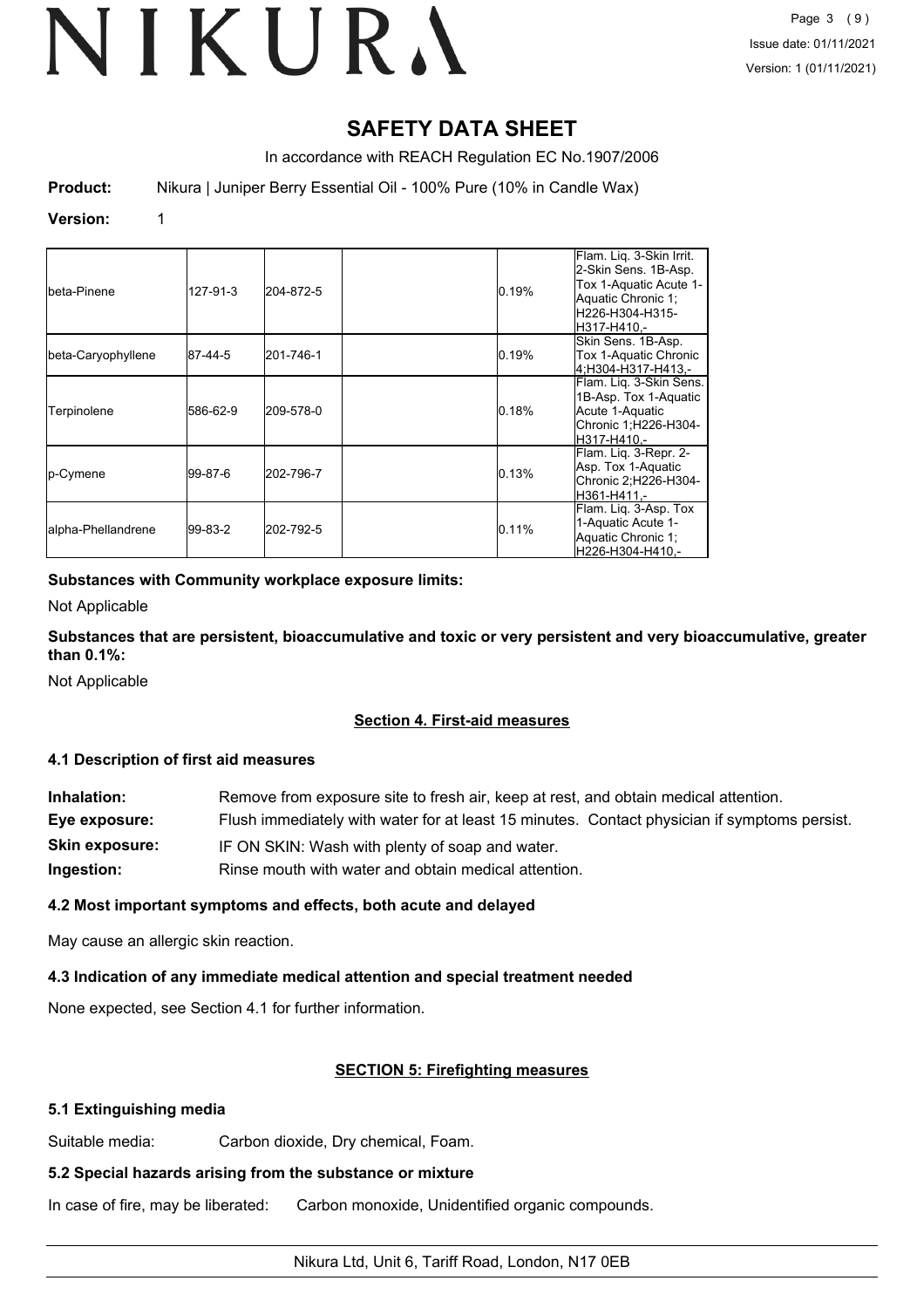# VIKURA

# **SAFETY DATA SHEET**

In accordance with REACH Regulation EC No.1907/2006

**Product:** Nikura | Juniper Berry Essential Oil - 100% Pure (10% in Candle Wax)

**Version:** 1

**5.3 Advice for fire fighters:**

In case of insufficient ventilation, wear suitable respiratory equipment.

# **Section 6. Accidental release measures**

# **6.1 Personal precautions, protective equipment and emergency procedures:**

Avoid inhalation. Avoid contact with skin and eyes. See protective measures under Section 7 and 8.

# **6.2 Environmental precautions:**

Keep away from drains, surface and ground water, and soil.

# **6.3 Methods and material for containment and cleaning up:**

Remove ignition sources. Provide adequate ventilation. Avoid excessive inhalation of vapours. Contain spillage immediately by use of sand or inert powder. Dispose of according to local regulations.

#### **6.4 Reference to other sections:**

Also refer to sections 8 and 13.

# **Section 7. Handling and storage**

# **7.1 Precautions for safe handling:**

Keep away from heat, sparks, open flames and hot surfaces. - No smoking. Use personal protective equipment as required. Use in accordance with good manufacturing and industrial hygiene practices. Use in areas with adequate ventilation Do not eat, drink or smoke when using this product.

# **7.2 Conditions for safe storage, including any incompatibilities:**

Store in a well-ventilated place. Keep container tightly closed. Keep cool. Ground/bond container and receiving equipment. Use explosion-proof electrical, ventilating and lighting equipment. Use only non-sparking tools. Take precautionary measures against static discharge.

# **7.3 Specific end use(s):**

Candles/Wax Melts: Use in accordance with good manufacturing and industrial hygiene practices.

# **Section 8. Exposure controls/personal protection**

# **8.1 Control parameters**

Workplace exposure limits: Not Applicable

# **8.2 Exposure Controls**

# **Eye / Skin Protection**

Wear protective gloves/eye protection/face protection

# **Respiratory Protection**

Nikura Ltd, Unit 6, Tariff Road, London, N17 0EB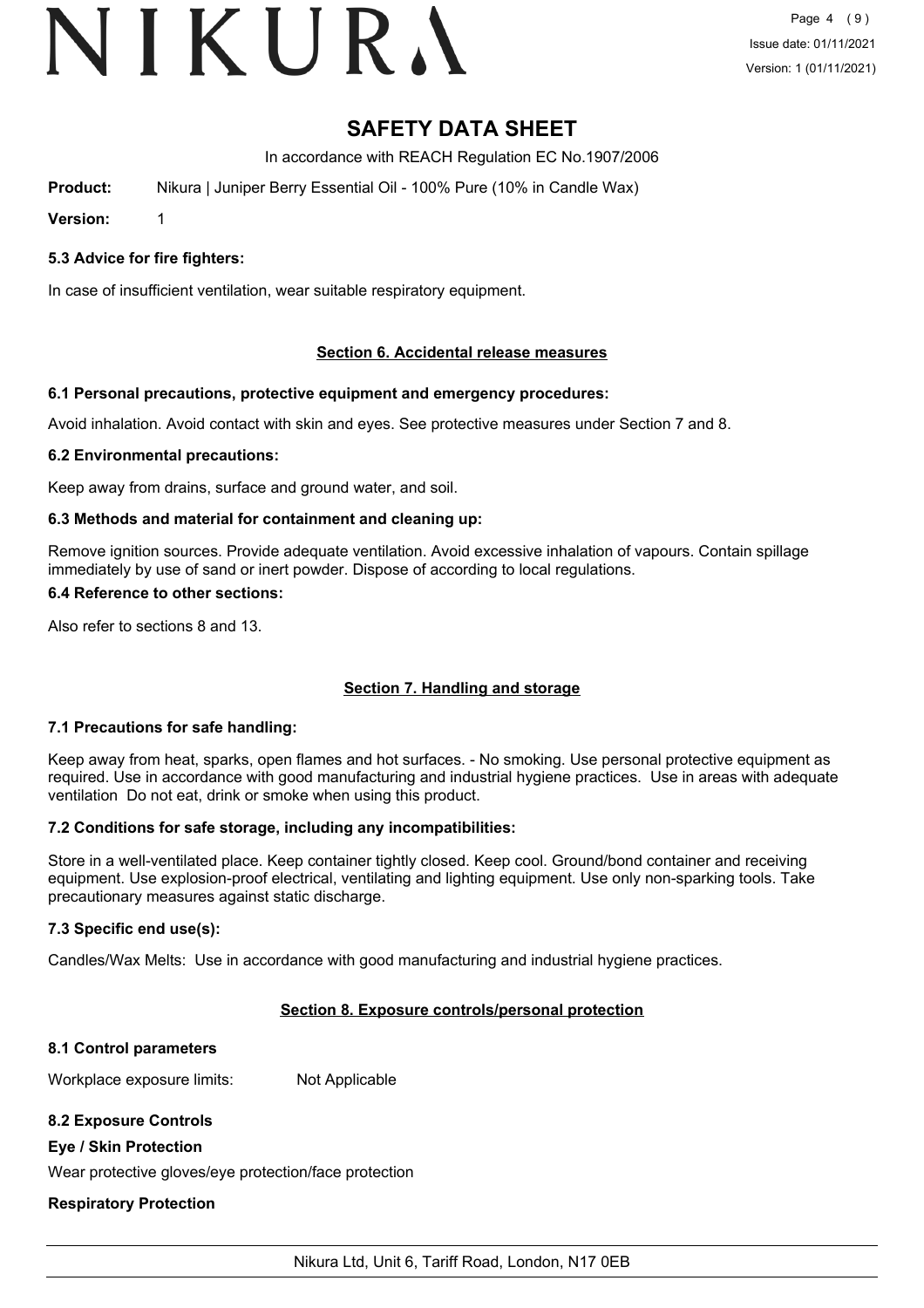# VIKURA

# **SAFETY DATA SHEET**

In accordance with REACH Regulation EC No.1907/2006

**Product:** Nikura | Juniper Berry Essential Oil - 100% Pure (10% in Candle Wax)

**Version:** 1

Under normal conditions of use and where adequate ventilation is available to prevent build up of excessive vapour, this material should not require special engineering controls. However, in conditions of high or prolonged use, or high temperature or other conditions which increase exposure, the following engineering controls can be used to minimise exposure to personnel: a) Increase ventilation of the area with local exhaust ventilation. b) Personnel can use an approved, appropriately fitted respirator with organic vapour cartridge or canisters and particulate filters. c) Use closed systems for transferring and processing this material.

Also refer to Sections 2 and 7.

# **Section 9. Physical and chemical properties**

# **9.1 Information on basic physical and chemical properties**

| Appearance:                                   | Not determined                               |
|-----------------------------------------------|----------------------------------------------|
| Odour:                                        | Not determined                               |
| <b>Odour threshold:</b>                       | Not determined                               |
| pH:                                           | Not determined                               |
| Melting point / freezing point:               | Not determined                               |
| Initial boiling point / range:                | Not determined                               |
| <b>Flash point:</b>                           | > 200 °C                                     |
| <b>Evaporation rate:</b>                      | Not determined                               |
| Flammability (solid, gas):                    | Not determined                               |
| Upper/lower flammability or explosive limits: | Product does not present an explosion hazard |
| Vapour pressure:                              | Not determined                               |
| Vapour density:                               | Not determined                               |
| <b>Relative density:</b>                      | Not determined                               |
| Solubility(ies):                              | Not determined                               |
| Partition coefficient: n-octanol/water:       | Not determined                               |
| Auto-ignition temperature:                    | Not determined                               |
| <b>Decomposition temperature:</b>             | Not determined                               |
| <b>Viscosity:</b>                             | Not determined                               |
| <b>Explosive properties:</b>                  | Not expected                                 |
| <b>Oxidising properties:</b>                  | Not expected                                 |
|                                               |                                              |

**9.2 Other information:** None available

# **Section 10. Stability and reactivity**

# **10.1 Reactivity:**

Presents no significant reactivity hazard, by itself or in contact with water.

# **10.2 Chemical stability:**

Good stability under normal storage conditions.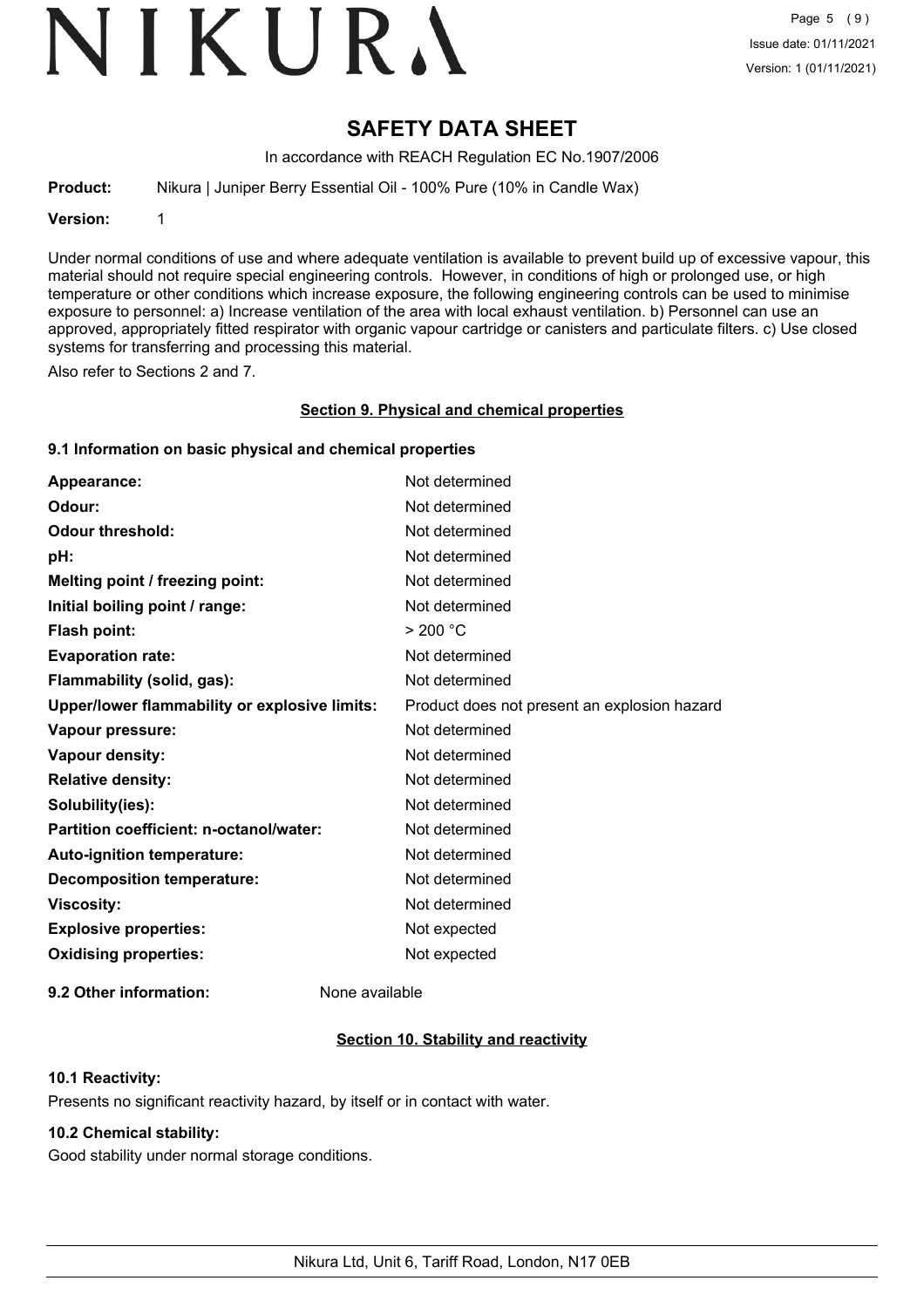# **SAFETY DATA SHEET**

In accordance with REACH Regulation EC No.1907/2006

**Product:** Nikura | Juniper Berry Essential Oil - 100% Pure (10% in Candle Wax)

**Version:** 1

**10.3 Possibility of hazardous reactions:**

Not expected under normal conditions of use.

# **10.4 Conditions to avoid:**

Avoid extreme heat.

# **10.5 Incompatible materials:**

Avoid contact with strong acids, alkalis or oxidising agents.

# **10.6 Hazardous decomposition products:**

Not expected.

# **Section 11. Toxicological information**

# **11.1 Information on toxicological effects**

This mixture has not been tested as a whole for health effects. The health effects have been calculated using the methods outlined in Regulation (EC) No 1272/2008 (CLP).

| <b>Acute Toxicity:</b>                    | Based on available data the classification criteria are not met. |
|-------------------------------------------|------------------------------------------------------------------|
| <b>Acute Toxicity Oral</b>                | >5000                                                            |
| <b>Acute Toxicity Dermal</b>              | Not Applicable                                                   |
| <b>Acute Toxicity Inhalation</b>          | Not Available                                                    |
| <b>Skin corrosion/irritation:</b>         | Based on available data the classification criteria are not met. |
| Serious eye damage/irritation:            | Based on available data the classification criteria are not met. |
| <b>Respiratory or skin sensitisation:</b> | Sensitization - Skin Category 1                                  |
| Germ cell mutagenicity:                   | Based on available data the classification criteria are not met. |
| <b>Carcinogenicity:</b>                   | Based on available data the classification criteria are not met. |
| <b>Reproductive toxicity:</b>             | Based on available data the classification criteria are not met. |
| <b>STOT-single exposure:</b>              | Based on available data the classification criteria are not met. |
| <b>STOT-repeated exposure:</b>            | Based on available data the classification criteria are not met. |
| <b>Aspiration hazard:</b>                 | Based on available data the classification criteria are not met. |

# **Information about hazardous ingredients in the mixture**

| Ingredient    | CAS     | EC                | LD50/ATE Oral | LD50/ATE<br>Dermal | LC50/ATE<br><b>Inhalation</b> | <b>LC50</b><br><b>Route</b> |
|---------------|---------|-------------------|---------------|--------------------|-------------------------------|-----------------------------|
| lalpha-Pinene | 80-56-8 | $ 201 - 291 - 9 $ | 1500          | Not available      | Not available                 | Not<br>lavailable           |

Refer to Sections 2 and 3 for additional information.

# **Section 12. Ecological information**

# **12.1 Toxicity:**

Toxic to aquatic life with long lasting effects.

**12.2 Persistence and degradability:** Not available **12.3 Bioaccumulative potential:** Not available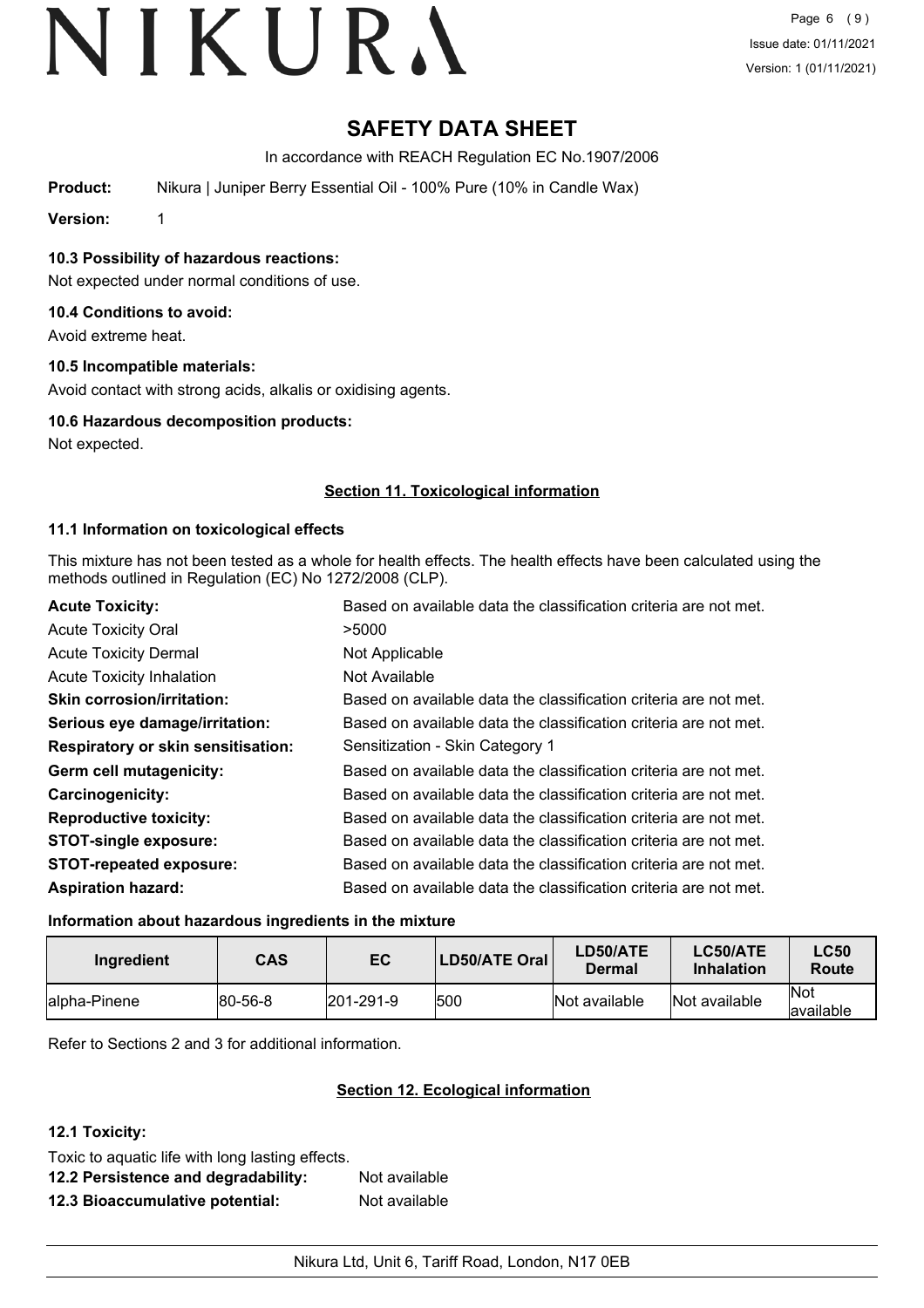Page 7 (9) Issue date: 01/11/2021 Version: 1 (01/11/2021)

# **SAFETY DATA SHEET**

In accordance with REACH Regulation EC No.1907/2006

**Product:** Nikura | Juniper Berry Essential Oil - 100% Pure (10% in Candle Wax)

**Version:** 1

**12.4 Mobility in soil:** Not available

# **12.5 Results of PBT and vPvB assessment:**

This substance does not meet the PBT/vPvB criteria of REACH, annex XIII.

**12.6 Other adverse effects:** Not available

# **Section 13. Disposal considerations**

# **13.1 Waste treatment methods:**

Dispose of in accordance with local regulations. Avoid disposing into drainage systems and into the environment. Empty containers should be taken to an approved waste handling site for recycling or disposal.

#### **Section 14. Transport information**

| 14.1 UN number:                    | UN3082                                                                             |
|------------------------------------|------------------------------------------------------------------------------------|
| 14.2 UN Proper Shipping Name:      | ENVIRONMENTALLY HAZARDOUS SUBSTANCE, LIQUID, N.O.S.<br>(alpha-Pinene, beta-Pinene) |
| 14.3 Transport hazard class(es):   | 9                                                                                  |
| <b>Sub Risk:</b>                   |                                                                                    |
| 14.4. Packing Group:               | Ш                                                                                  |
| <b>14.5 Environmental hazards:</b> | This is an environmentally hazardous substance.                                    |
| 14.6 Special precautions for user: | None additional                                                                    |
|                                    |                                                                                    |

**14.7 Transport in bulk according to Annex II of MARPOL73/78 and the IBC Code:**

Not applicable

# **Section 15. Regulatory information**

**15.1 Safety, health and environmental regulations/legislation specific for the substance or mixture** None additional

# **15.2 Chemical Safety Assessment**

A Chemical Safety Assessment has not been carried out for this product.

# **Section 16. Other information**

| Concentration % Limits:  | EH C2=62.66% EH C3=6.27% SS 1=28.49% |
|--------------------------|--------------------------------------|
| Total Fractional Values: | EH C2=1.60 EH C3=15.96 SS 1=3.51     |

#### **Key to revisions:**

Not applicable

#### **Key to abbreviations:**

| <b>Abbreviation</b> | ∣Meaning                                                           |
|---------------------|--------------------------------------------------------------------|
| Acute Tox, 4        | Acute Toxicity - Oral Category 4                                   |
| Aquatic Acute 1     | Hazardous to the Aquatic Environment - Acute Hazard Category 1     |
| Aquatic Chronic 1   | Hazardous to the Aquatic Environment - Long-term Hazard Category 1 |

# Nikura Ltd, Unit 6, Tariff Road, London, N17 0EB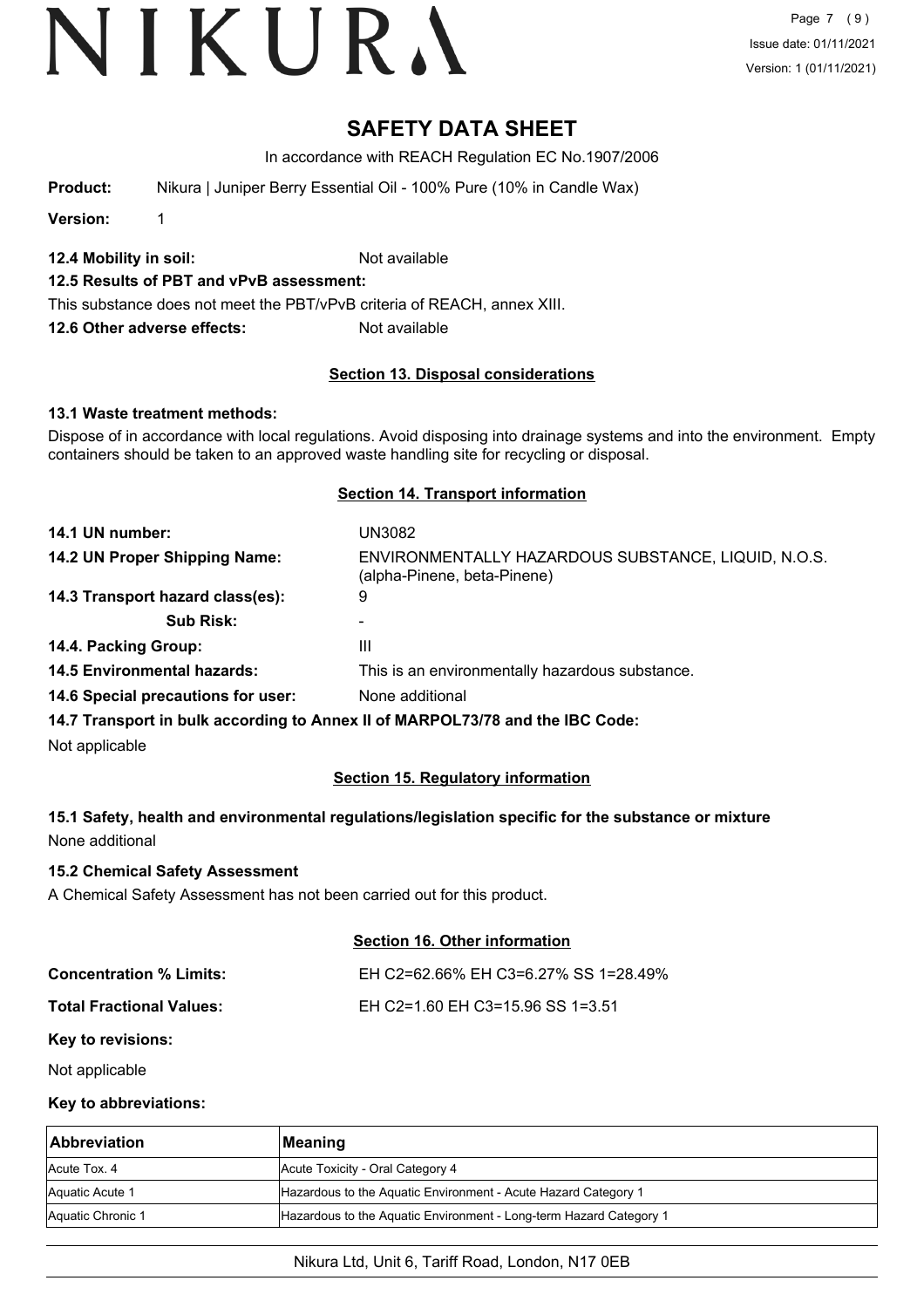# **SAFETY DATA SHEET**

In accordance with REACH Regulation EC No.1907/2006

**Product:** Nikura | Juniper Berry Essential Oil - 100% Pure (10% in Candle Wax)

# **Version:** 1

| Aquatic Chronic 2 | Hazardous to the Aquatic Environment - Long-term Hazard Category 2                                                                  |
|-------------------|-------------------------------------------------------------------------------------------------------------------------------------|
| Aquatic Chronic 3 | Hazardous to the Aquatic Environment - Long-term Hazard Category 3                                                                  |
| Aquatic Chronic 4 | Hazardous to the Aquatic Environment - Long-term Hazard Category 4                                                                  |
| Asp. Tox 1        | <b>Aspiration Hazard Category 1</b>                                                                                                 |
| Eye Irrit. 2      | Eye Damage / Irritation Category 2                                                                                                  |
| Flam. Liq. 3      | Flammable Liquid, Hazard Category 3                                                                                                 |
| H226              | Flammable liquid and vapour.                                                                                                        |
| H302              | Harmful if swallowed.                                                                                                               |
| H304              | May be fatal if swallowed and enters airways.                                                                                       |
| H315              | Causes skin irritation.                                                                                                             |
| H317              | May cause an allergic skin reaction.                                                                                                |
| H319              | Causes serious eye irritation.                                                                                                      |
| H361              | Suspected of damaging fertility or the unborn child (exposure route).                                                               |
| H400              | Very toxic to aquatic life.                                                                                                         |
| H410              | Very toxic to aquatic life with long lasting effects.                                                                               |
| H411              | Toxic to aquatic life with long lasting effects.                                                                                    |
| H412              | Harmful to aquatic life with long lasting effects.                                                                                  |
| H413              | May cause long lasting harmful effects to aquatic life.                                                                             |
| P202              | Do not handle until all safety precautions have been read and understood.                                                           |
| P210              | Keep away from heat, sparks, open flames and hot surfaces. - No smoking.                                                            |
| P233              | Keep container tightly closed.                                                                                                      |
| P240              | Ground/bond container and receiving equipment.                                                                                      |
| P241              | Use explosion-proof electrical, ventilating and lighting equipment.                                                                 |
| P242              | Use only non-sparking tools.                                                                                                        |
| P243              | Take precautionary measures against static discharge.                                                                               |
| P261              | Avoid breathing vapour or dust.                                                                                                     |
| P <sub>264</sub>  | Wash hands and other contacted skin thoroughly after handling.                                                                      |
| P270              | Do not eat, drink or smoke when using this product.                                                                                 |
| P272              | Contaminated work clothing should not be allowed out of the workplace.                                                              |
| P273              | Avoid release to the environment.                                                                                                   |
| P <sub>280</sub>  | Wear protective gloves/eye protection/face protection.                                                                              |
| P301/310          | IF SWALLOWED: Immediately call a POISON CENTER or doctor/physician.                                                                 |
| P302/352          | IF ON SKIN: Wash with plenty of soap and water.                                                                                     |
| P303/361/353      | IF ON SKIN (or hair): Remove/take off immediately all contaminated clothing. Rinse skin with water/shower.                          |
| P305/351/338      | IF IN EYES: Rinse cautiously with water for several minutes. Remove contact lenses, if present and easy to<br>do. Continue rinsing. |
| P308/313          | IF exposed or concerned: Get medical advice/attention.                                                                              |
| P330              | Rinse mouth.                                                                                                                        |
| P331              | Do not induce vomiting.                                                                                                             |
| P332/313          | If skin irritation occurs: Get medical advice/attention.                                                                            |
| P333/313          | If skin irritation or rash occurs: Get medical advice/attention.                                                                    |
| P337/313          | If eye irritation persists: Get medical advice/attention.                                                                           |